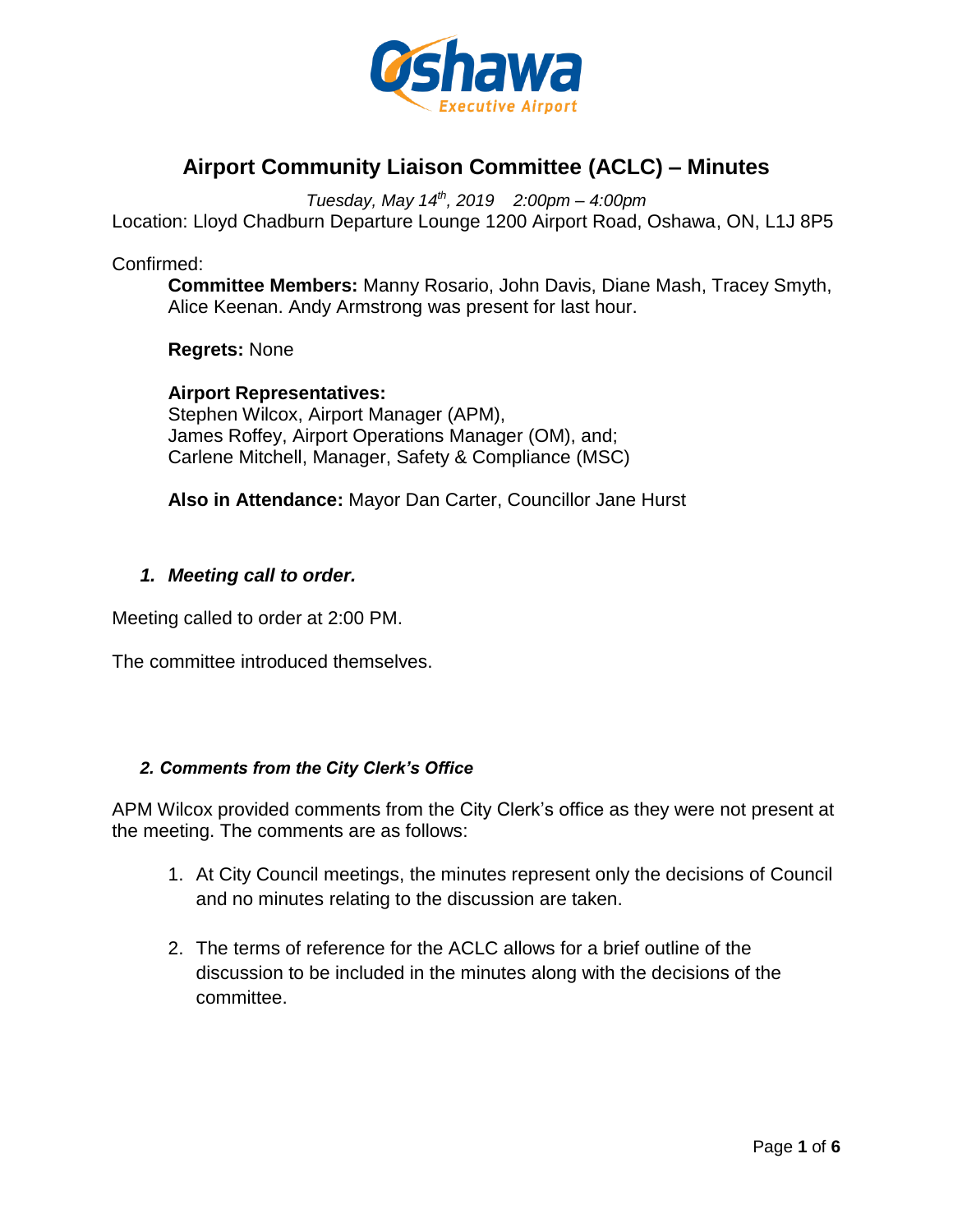

- 3. The issue of a conflict of interest was not within the authority of the ACLC to be discussed and it should not have been discussed. Furthermore, the motion to defer the conflict issue should not have been brought forward or approved.
- 4. The ACLC may bring forward and approve a motion to defer an item provided the item is within the scope of ACLC as defined in the terms of reference.
- 5. Draft minutes may only be circulated to the ACLC members in advance of their approval. Once approved, they will be posted on the ACLC page on the airport website.
- 6. Motions of the ACLC may not be in conflict with any discussions of Council.

# *3. Approval of previous ACLC Meeting Minutes (April 16th, 2019).*

The minutes from the ACLC meeting on April  $16<sup>th</sup>$  were reviewed and approved as amended by the committee.

Moved by T. Smyth. Carried.

# *4. Airport Business Plan process update.*

APM Wilcox provided the committee with an update to the Airport Business Plan process.

The committee members asked several questions and the conversation included the following:

- Confirmation that the ACLC will be consulted as part of the Airport Business Plan process.
- Clarity on how the Airport Business Plan Working Group members were selected.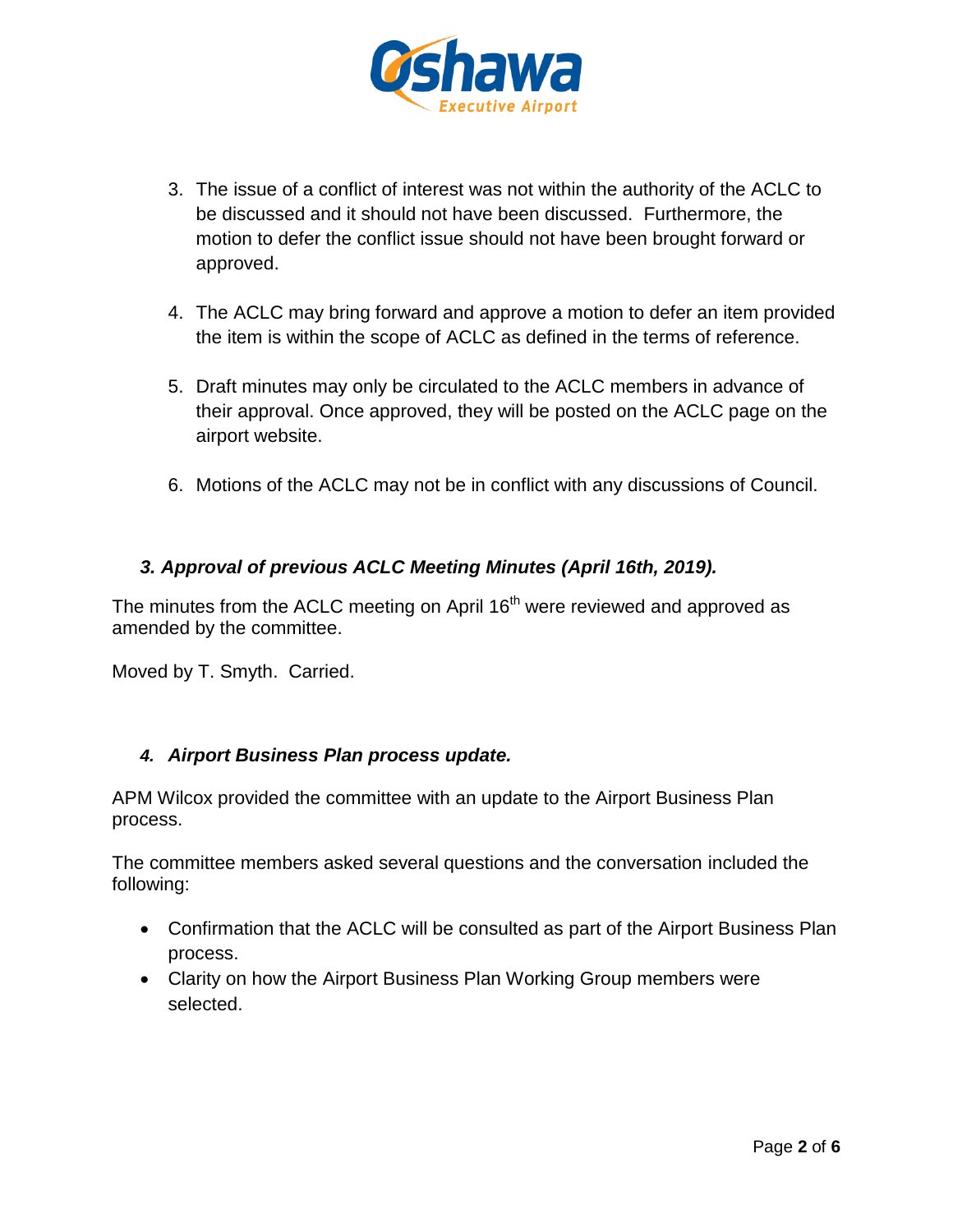

 APM Wilcox also confirmed that he will provide additional information about the Airport Business Plan process as it becomes available.

# *5. Presentation: Potential aircraft noise reduction modifications.*

APM Wilcox reviewed the decibel (dB) scale and how it works with the committee. The following video was shared with the committee to provide background information on the decibel scale:

<https://www.youtube.com/watch?v=Q71olsPjG7Q>

The committee members asked several questions and the conversation included the following:

- 70 dB is approximately twice as loud as 60 dB
- Breathing is approximately 10 dB
- Whispering is approximately 20 dB
- A normal conversation is approximately 60 dB to 70 dB
- A car passing by at 25 ft is approximately 65 dB
- A Cessna 152, 2 place training aircraft is approximately 65 dB
- A Cessna 172, 4 place training aircraft is approximately 74 dB
- A lawnmower is approximately 108 dB
- A chainsaw is approximately 120 dB

APM Wilcox provided an overview of one of the noise reduction technologies that are being developed in Europe. One example is the Gomolzig aircraft exhaust and the MT Propeller 3 bladed propeller. When combined these may reduce the noise profile of a typical 4 place training aircraft by as much as 7-10 dB.

APM Wilcox also indicated that the current cost for this type of modification is in the range of \$30,000 - \$40,000 per aircraft and that a typical training aircraft has a current value of between \$60,000 - \$85,000 dollars. The total cost to equip all training aircraft at the airport would be approximately \$1.2 million dollars.

Currently these modifications are not fully approved in Canada; however Durham Flight Centre has installed a modified exhaust on one of their 2 place training aircraft for evaluation of its effect to reduce noise.

The committee requested a demonstration of a Cessna 152 and Cessna 172 noise comparison for the next ACLC meeting. (Action Item 05/14/19-01)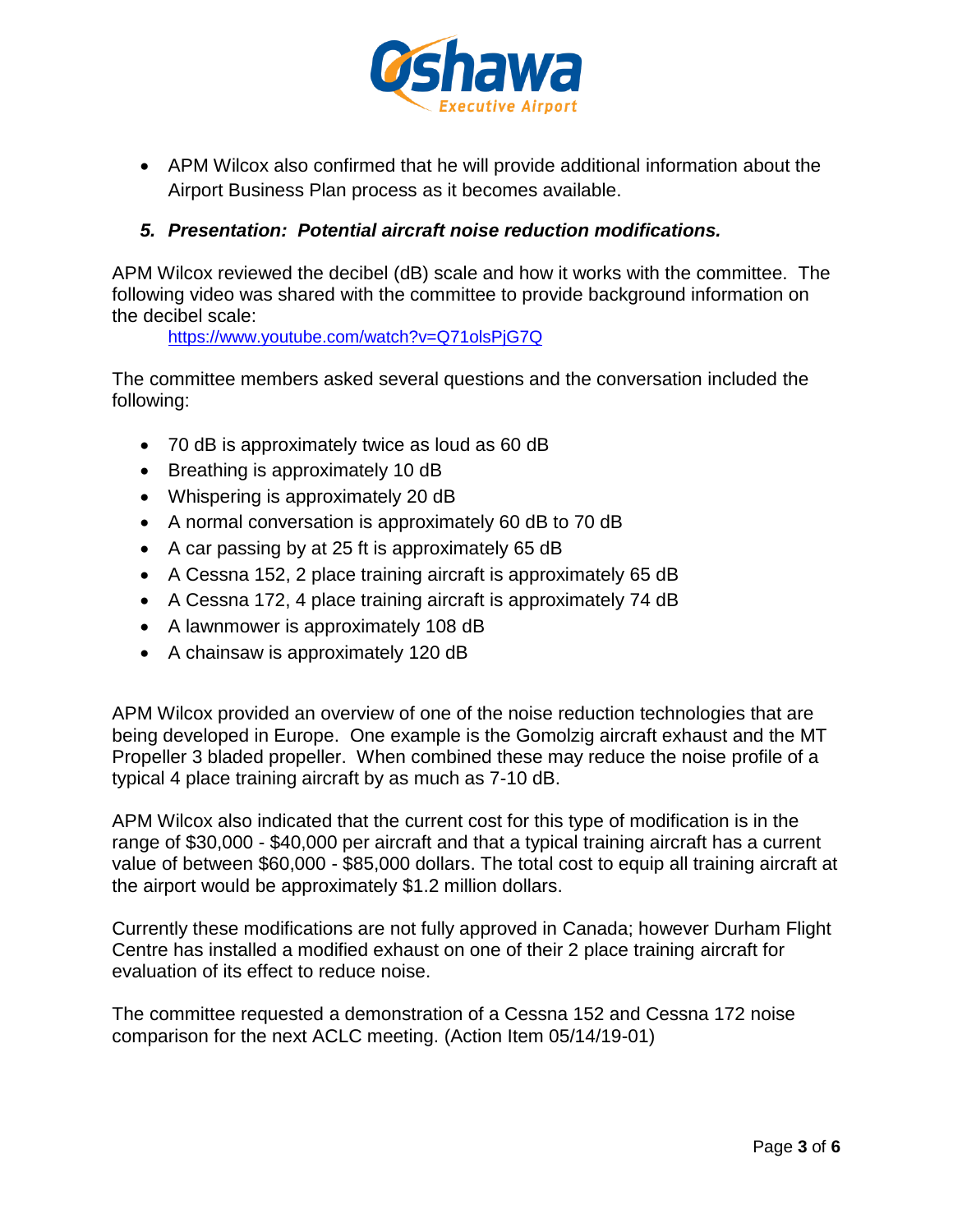

# *6. Neighbour Environmental Concern*

APM Wilcox received notification from a member of the community indicating that many large old trees located right under the flight path had fallen over in their yard. The community member believed that it may have been caused by aircraft noise and vibration.

The committee agreed to refer this item to the City Parks Department and to request that the City Arborist review the tree. (Action Item 05/14/19-02)

# *7. Other Business, questions from guests*

### **Other Business:**

The committee asked several questions regarding the South Field Master Plan. The conversation included the following:

- The APM indicated that the South Field Master Plan is being led by the City of Oshawa Planning Department and that he had been consulted relating to the airport.
- An email will be disseminated by the Airport to the Airport Bulk Email List to inform them of the South Field Open House Event being held on May 23<sup>rd</sup>, 2019. (Action Item 05/14/19-03).
- The Airport will ensure that the South Field Master Plan Open House will be published through the Airport's social media account. (Action Item 05/14/19-04)
- APM Wilcox will request a presentation regarding the South Field Master Plan from the Planning Department for the next ACLC meeting. (Action Item 05/14/19- 05).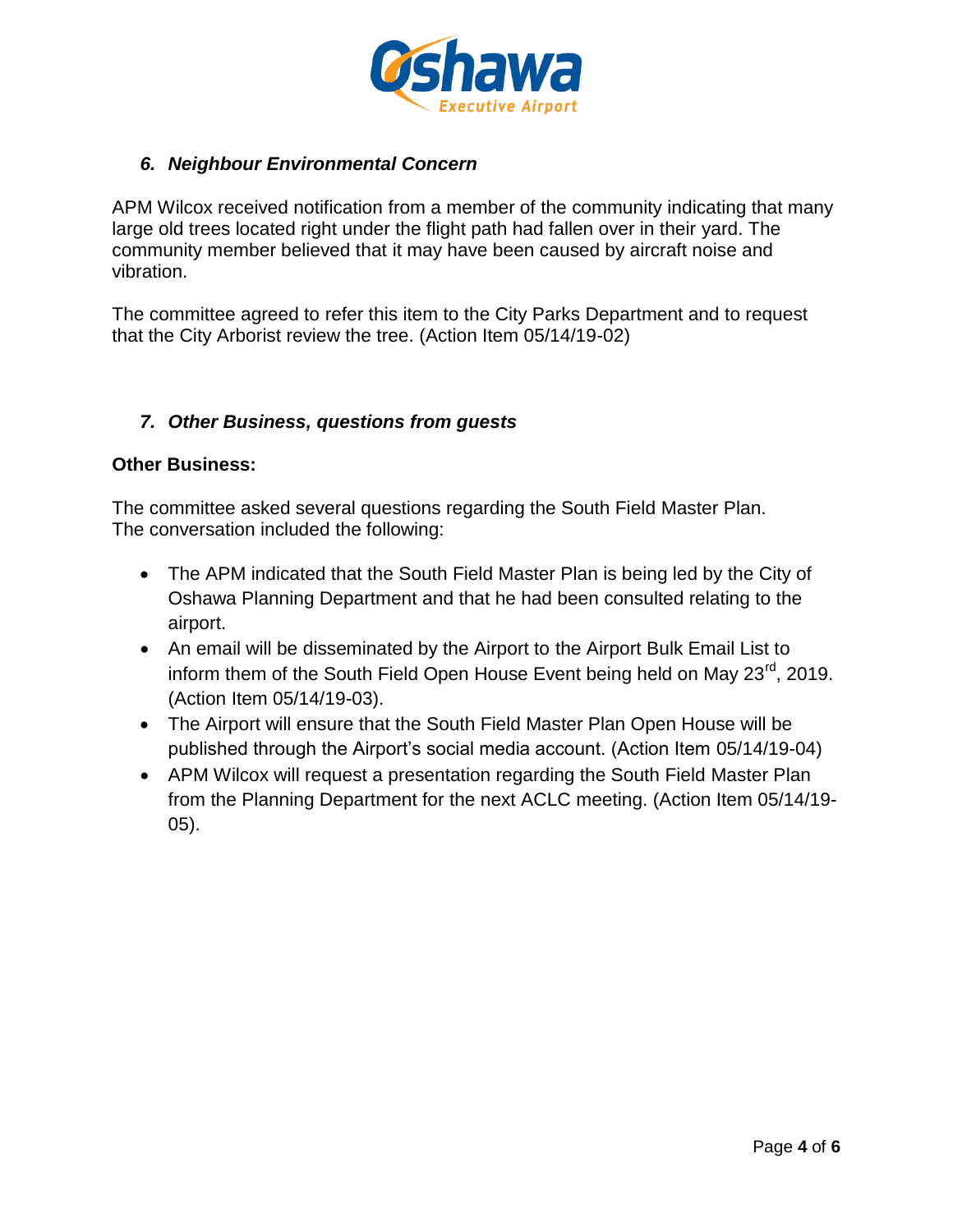

### **Questions/comments from guests:**

A number of community members brought forward a number of concerns. The conversation included the following:

- The community members advised they had not received notice of this ACLC meeting. The community members requested a Public Notice Board to be put up.
- The community members noted that presently no action has been taken to reduce the noise levels over their homes despite the amount of times they have submitted noise complaints.
- The community members noted that there has been a noticeable increase of circuit traffic over their homes over the last 2 years.
- The APM described the difference between a touch and go circuit and a full stop circuit.
- The APM confirmed that the flight training circuit represent less than half of the growth in aircraft traffic over the past two years.
- The APM overviewed the current work that the flight schools are doing to reduce the noise produced by the flight school aircraft.
- APM Wilcox confirmed that the community will be consulted as part of the process to update the Airport Business Plan and the Noise & Traffic Management Plan in 2019.

# *8. Adjournment*

The meeting was adjourned at 4:55 PM.